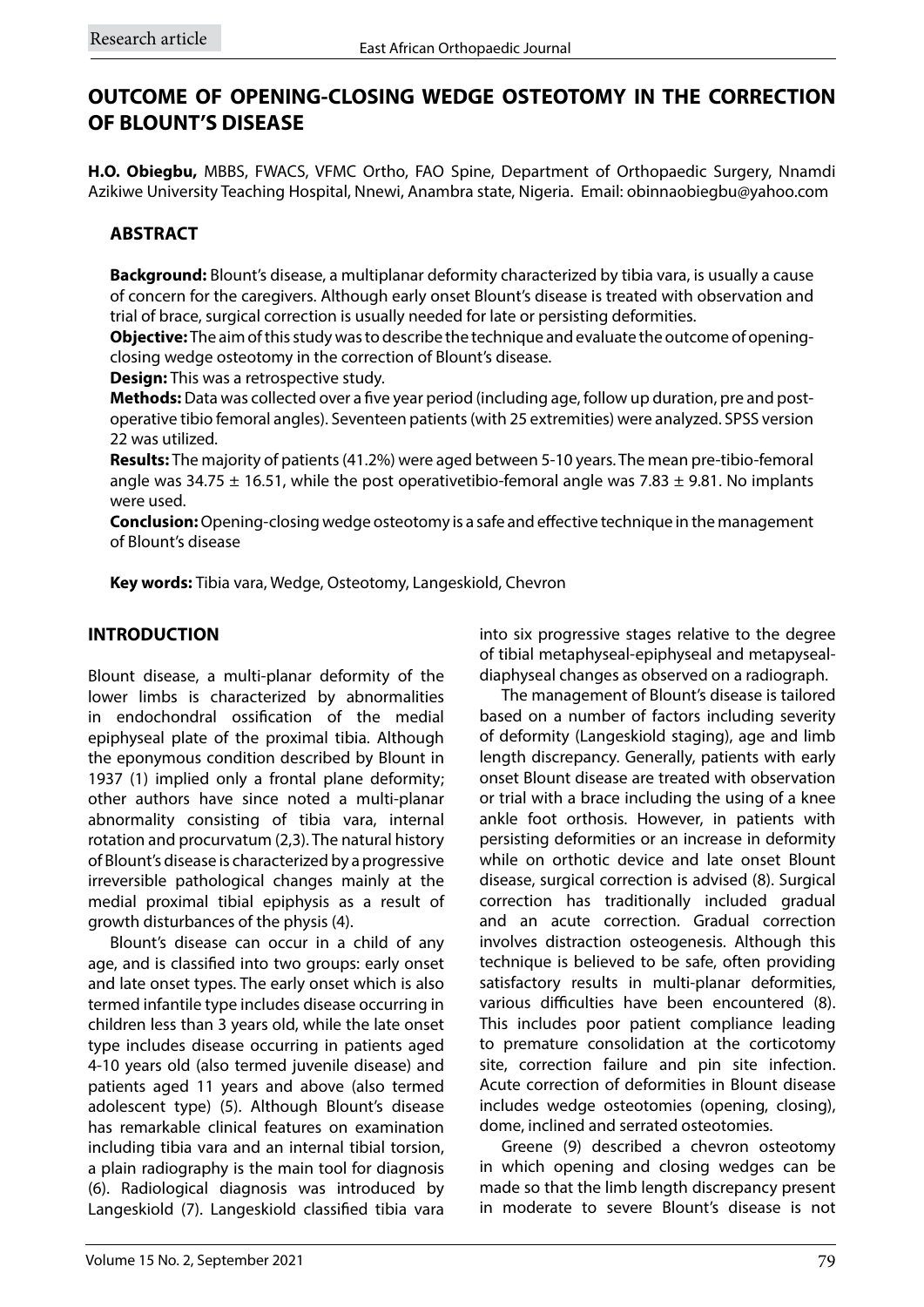increased. However, there is paucity of studies showing outcome of Blount's disease following correction with a chevron osteotomy. In this study, evaluation of the outcome of an opening-closing wedge osteotomy in the treatment of Blount disease was done.

#### **MATERIALS AND METHODS**

This was a retrospective study with data collected over a five year period (from January, 2015 to January, 2019). Seventeen patients (twenty five extremities) who had a proximal tibial chevron osteotomy for Blount disease were analyzed.

Biodata of all patients, pre-operative and post operative tibiofemoral angles, complications and time to union was obtained. Statistical analysis was done with SPSS version 22. A p value of 0.5 was considered statistically significant.

*Surgical technique:* Pre-operative tibio-femoral angles were measured in all patients prior to surgery, and clinical pictures of the deformity obtained (Figure 1). With the patient under anaesthesia, and tourniquet inflated, the fibula was approached through a lateral incision, and a mid fibulectomy of 1-2 cm was done. An anteromedial longitudinal incision was made over the proximal tibia, with the periosteum overlying the tibia elevated, and retracted using Hohman's retractors. The proposed site for the chevron osteotomy (with the apex directly beneath the tibial tuberosity) is marked out using a power tool to make multiple bone drills (Figure 2).

The osteotomy was done using a small osteotome to connect the pre-dilled sites (Figure 3). A lateral wedge of bone was removed (Figure 3), derotation and  $5^{\circ}$  valgus overcorrection done if the tibiofemoral angle was less than  $30^\circ$ . In tibiofemoral angles that were greater than  $30^{\circ}$ , derotation and varus correction of  $30^{\circ}$  was done; and full correction (manipulation under anaesthesia) done a week apart. This was done to prevent overstretching the neuro-vasculature. The removed lateral wedge of bone was subsequently re-inserted into the medial open wedge (Figure 5), and length of the limb was maintained.

 The periosteum over the osteotomy site was approximated, and skin closure at both the fibulectomy and osteotomy sites closed with nonreabsorbable sutures (Figure 6). A back slab was thereafter applied. Post-operative management included analgesics, and close monitoring for neurovascular compromise. The backslab was thereafter completed to a full cast a week after, and non-weight bearing mobilization commenced. The patient was thereafter started on partial weight bearing when sufficient callus was noted on X-rays, and full weight bearing when union at the osteotomy site was seen. A minimum of an eight month follow up was done, and the Tibio-Femoral Angle (TFA) was reassessed on each follow up visit.

#### **RESULTS**

Table 1 shows that the most commonly affected age group in this study were the 5-10 year age group.

| Table 1<br>Age distribution of the patients |           |      |  |  |
|---------------------------------------------|-----------|------|--|--|
| Age (years)                                 | Frequency | (%)  |  |  |
| $1 - 4$                                     | 3         | 17.6 |  |  |
| $5 - 10$                                    | 7         | 41.2 |  |  |
| $11 - 15$                                   | 5.        | 29.4 |  |  |
| $16 - 20$                                   | 2         | 11.8 |  |  |
| <b>Total</b>                                | 17        | 100  |  |  |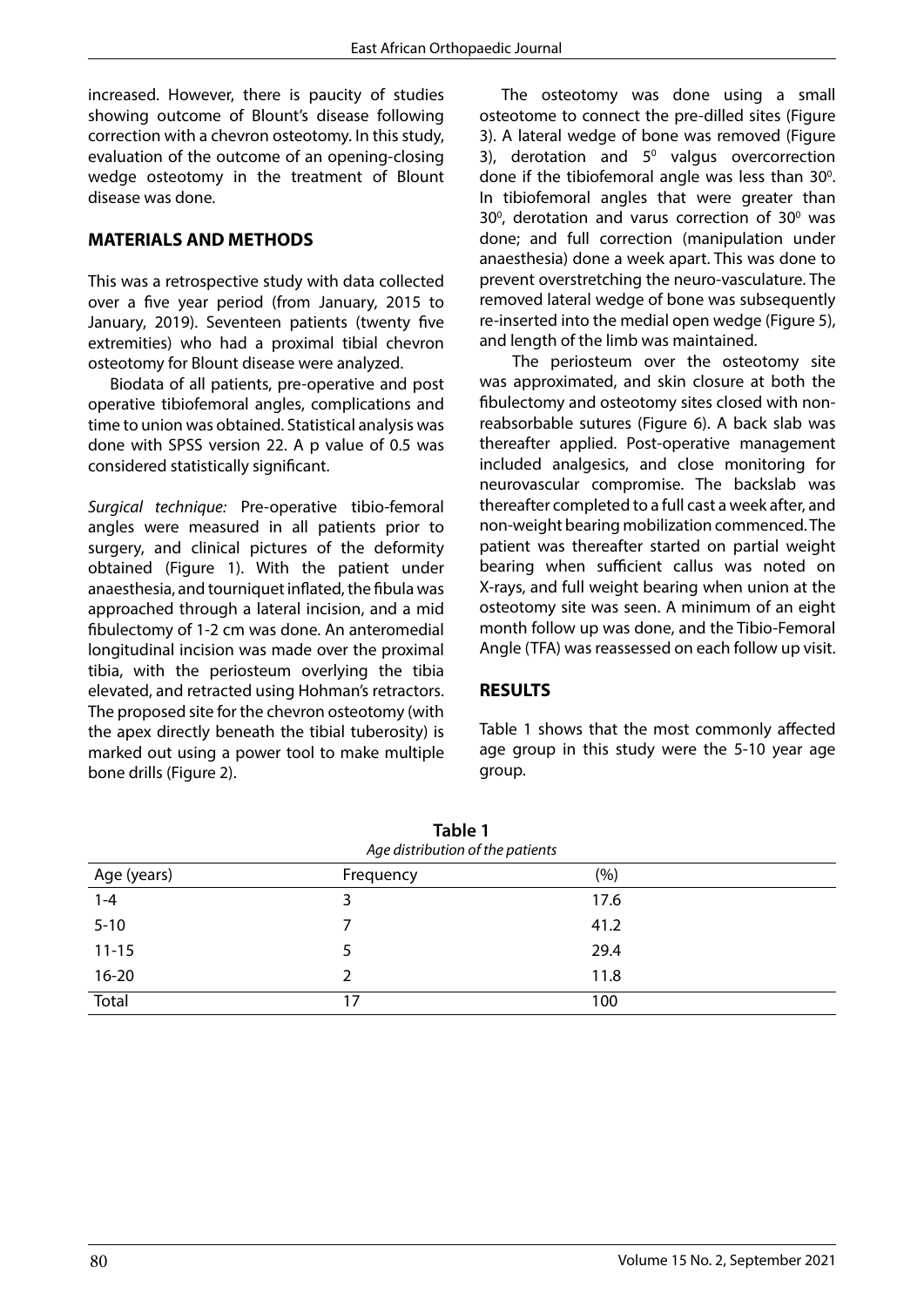Table 2 shows the distribution of the tibiofemoral angles in the recruited subjects. The mean pre-operative tibio-femoral angle was 34.75  $\pm$ 16.51.

Table 3 shows the postoperative tibio-femoral angles. The mean post-operative tibio-femoral angle was 7.83  $\pm$  9.81. There was a statistically significant difference between the pre-operative and post-operative tibio-femoral angles.

| Pre-operative TFA in patients |     |      |  |  |
|-------------------------------|-----|------|--|--|
| <b>TFA</b>                    | No. | (%)  |  |  |
| $10 - 20$                     | 6   | 25.0 |  |  |
| $21 - 30$                     | 6   | 25.0 |  |  |
| $31 - 40$                     | 3   | 2.50 |  |  |
| 41-50                         | 6   | 25.0 |  |  |
| $>50$                         | 3   | 12.5 |  |  |

**Table 2**

| Table 3<br>Post-operative tibio-femoral angle |     |     |  |  |
|-----------------------------------------------|-----|-----|--|--|
| <b>TFA</b>                                    | No. | (%) |  |  |
| $0 - 10$                                      | 17  | 72  |  |  |
| $11 - 20$                                     |     | 16  |  |  |
| $21 - 30$                                     |     | 12  |  |  |

| Table 4<br>Follow up variables     |       |         |  |  |  |
|------------------------------------|-------|---------|--|--|--|
|                                    |       |         |  |  |  |
| Follow up visit                    | 3.88  | $2 - 6$ |  |  |  |
| Time to full weight bearing (days) | 72.62 | 52-105  |  |  |  |

#### **DISCUSSION**

Although several techniques have been advocated for the surgical management of Blount's disease including opening wedge osteotomies, closing wedge osteotomies, fibular osteotomy, hemiepiphyseal stapling and different types of external fixators; each is not without its drawbacks.

In a study by Sachs *et al* (10), complications such as pin site infection and delayed union were noted after gradual corrections using a Taylor spatial frame was employed for the treatment of Blount's disease. Several other complications have been noted in patients who had an opening wedge osteotomy to Blount's disease, including compartment syndrome, neurovascular injury, and an inability to maintain correction (11). Other complications that may also result with the use of an opening wedge osteotomy include wound problems such as dehiscence, cellulitis and deep

infections (12). Closing wedge osteotomy often worsens the pre-existing limb shortening that is present in Blount's disease and may also lead to the metaphyseal stock being compromised (13).

In this index study, an opening-closing wedge osteotomy was done for patients with Blount's disease (tibia vara) and the deformity was acutely corrected if the tibio-femoral angle was less than 30<sup>°</sup>. Acute correction has been implicated with a higher risk of compartment syndrome and neurovascular compromise especially in patients with more severe deformities (14). However, in this index study, no compartment syndrome or neurovascular compromise was reported. Other advantages of the opening-closing wedge osteotomy is the ability to use this technique in severe deformities. The mean pre-operative tibiofemoral angle in this study was  $34.75 \pm 16.51$ with a range of  $11^{\circ}$  to 70 $^{\circ}$ , compared to a mean of 26.64 and a range of 15.0 to found 36 in the study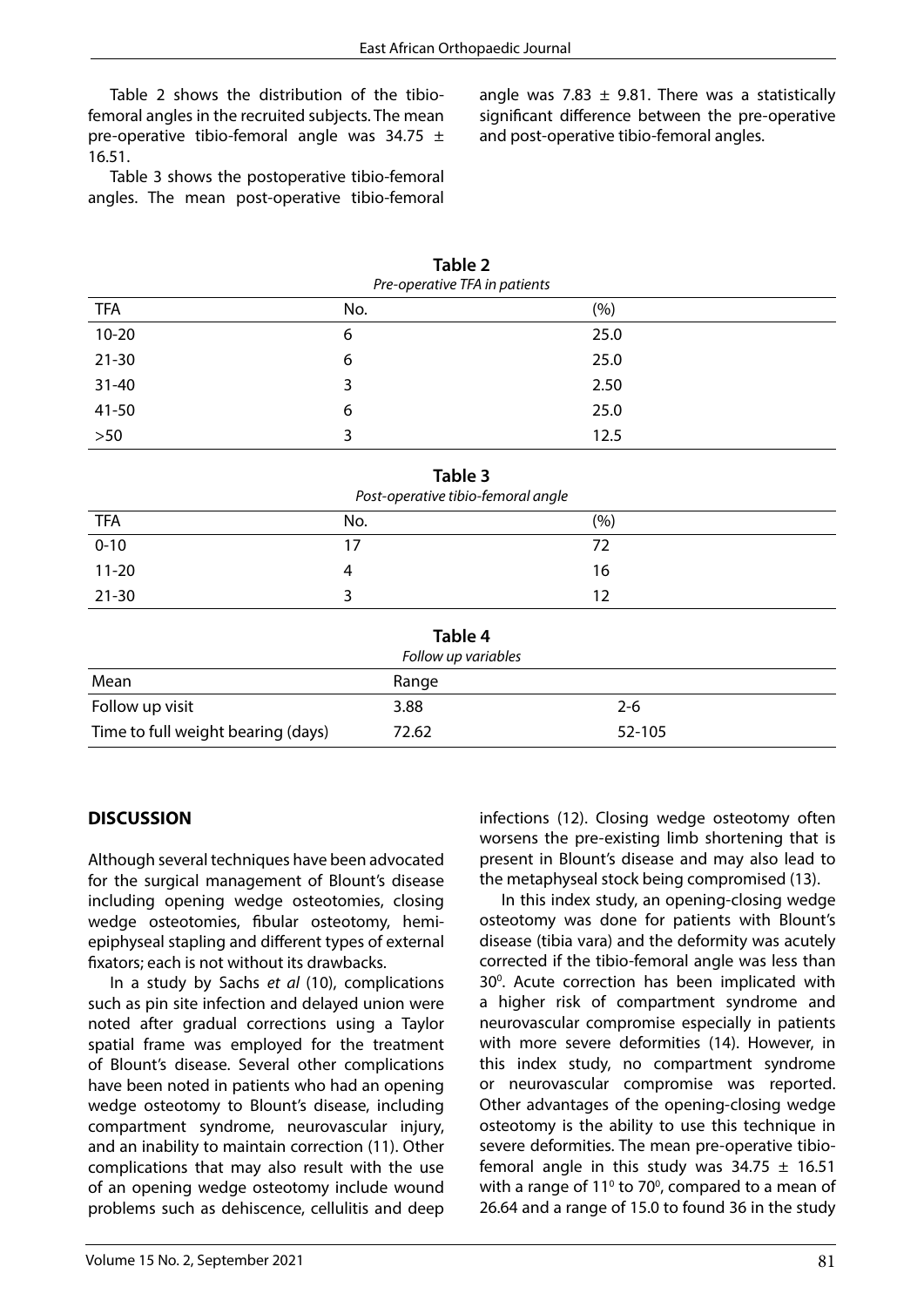by Griswold *et al* (12) where an opening wedge osteotomy was used for correction of adolescent Blount's disease. The use of techniques such as a proximal opening wedge osteotomy may be difficult in these severe deformities, as the size of the wedge required would be impractical (12).

In conclusion, opening-closing wedge osteotomy is a safe and effective technique in the management of Blount's disease (Tibia vara), and can be used even in severe deformities, where the use of other corrective techniques may be impossible.

**Figure 1 Figure 1**  *Pre-operative clinical photograph Pre-operative clinical photograph* 



**Figure 3** *Wedge osteotomy of the lateral tibia cortex* **Figure3**  *Wedge osteotomy of the lateral tibia cortex* 



**Figure 4** *Insertion of lateral wedge of bone medially* **Figure 4**  *Insertion of lateral wedge of bone medially* 



**Figure 2 Figure 2**  *Pre-drilling of the proposed osteotomy site Pre-drilling of the proposed osteotomy site* 



**Figure 5 Figure5**  *Post-op correction of deformity Post-op correction of deformity*